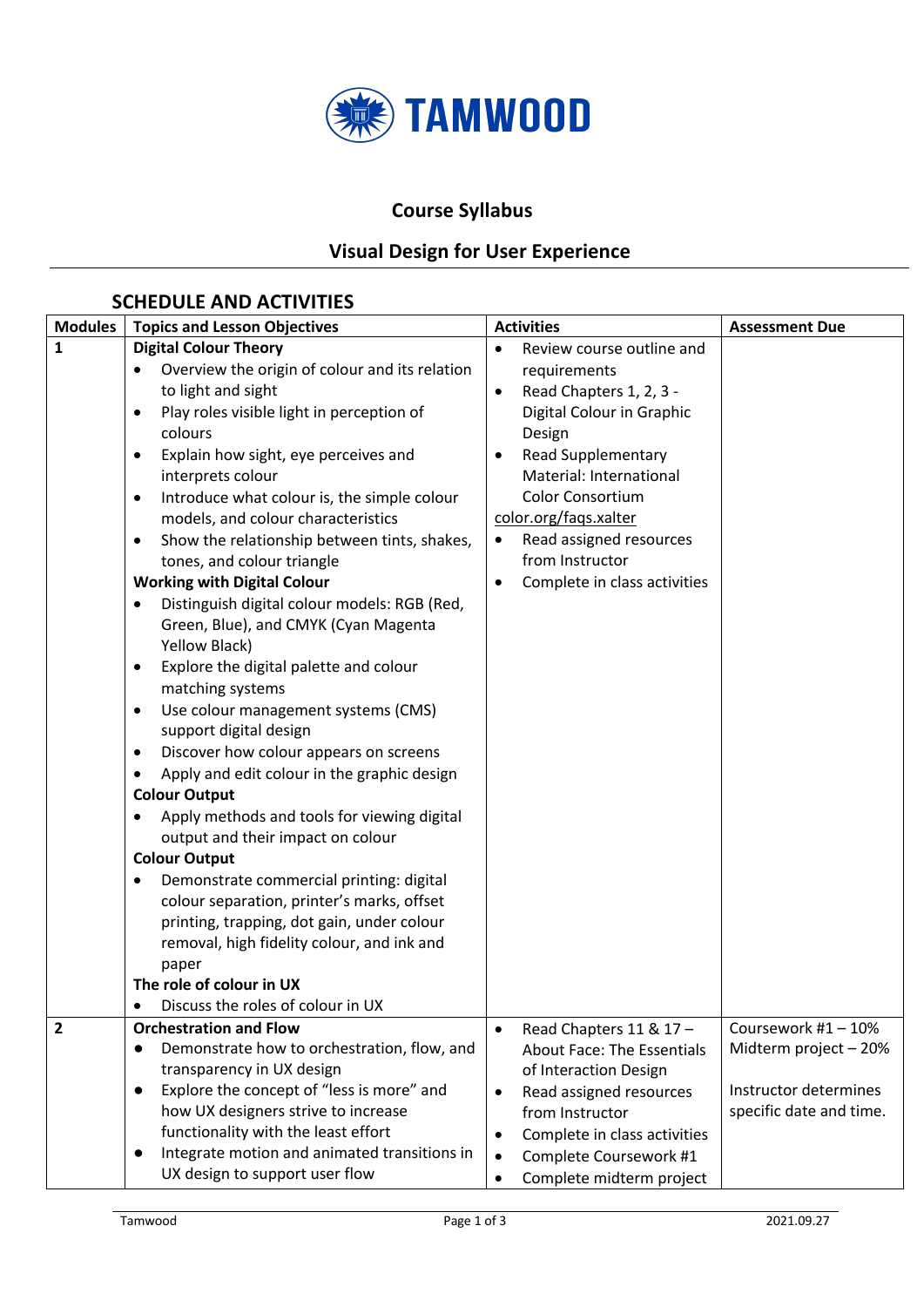

### **Course Syllabus**

# **Visual Design for User Experience**

| 3 | <b>Integrating Visual Design</b><br>Communicate and achieve users' goals<br>through visual design<br>Differentiate between visual art and visual<br>$\bullet$<br>design<br>Apply principles and elements of visual<br>$\bullet$<br>interface design in UX design<br>Design consistency and standards in visual<br>$\bullet$<br>design<br>Distinguish benefits and risks associated with<br>interface standards<br><b>Designing Multi-Device Experiences (Screen</b>                                                                                                                                                                                      | Read Chapters $1 - 3$<br>$\bullet$                                                                                                                                                                                                                                                                                                                                                |                                                                                                                                                   |
|---|----------------------------------------------------------------------------------------------------------------------------------------------------------------------------------------------------------------------------------------------------------------------------------------------------------------------------------------------------------------------------------------------------------------------------------------------------------------------------------------------------------------------------------------------------------------------------------------------------------------------------------------------------------|-----------------------------------------------------------------------------------------------------------------------------------------------------------------------------------------------------------------------------------------------------------------------------------------------------------------------------------------------------------------------------------|---------------------------------------------------------------------------------------------------------------------------------------------------|
|   | design)<br>Introduce the three key design approaches<br>for addressing multidevice design:<br>Consistent, Continuous, and Complementary<br>Compare mobile device design pre- and post-<br>$\bullet$<br>iPhone launch<br>Explore how app stores and tablets impacted<br>$\bullet$<br>multi-device development and design<br>Explore products such as Google Search,<br>$\bullet$<br>Trulia, and products and discuss how visual<br>changes and functional adjustments<br>accommodate different devices' screen size,<br>form factor, and interaction model<br>Apply the continuous approach in UX design                                                  | <b>Designing Multi-Device</b><br>Experiences, An Ecosystem<br>Approach to User<br><b>Experience Across Devices</b><br>Read assigned resources<br>$\bullet$<br>from Instructor<br>Complete in class activities<br>$\bullet$                                                                                                                                                        |                                                                                                                                                   |
| 4 | <b>Designing Multi-Device Experiences</b><br>Explore products such as Apple AirPlay,<br>Amazon Kindle, and products to show how<br>multiple devices support continuation of<br>both single activity and a sequence of<br>activities to achieve user goals<br>Apply complementary approach where<br>multiple devices interact as an ensemble in<br>UX design<br>Explore relationships between devices<br>٠<br>through products such as collaborative<br>games, media, and entertainment<br>Compare the main characteristics of the<br>٠<br>three key design approaches for multiple<br>devices<br>Integrate different design approaches across<br>devices | Read Chapters $3 \approx 5$<br>$\bullet$<br><b>Designing Multi-Device</b><br>Experiences, An Ecosystem<br>Approach to User<br><b>Experience Across Devices</b><br>Read assigned resources<br>$\bullet$<br>from Instructor<br>Complete in class activities<br>$\bullet$<br>Complete Coursework 2<br>$\bullet$<br><b>Complete Final Project</b><br>$\bullet$<br>Complete Final Exam | Coursework 2 - 10%<br><b>Complete Final Project</b><br>$-30%$<br>Complete Final Exam -<br>25%<br>Instructor determines<br>specific date and time. |